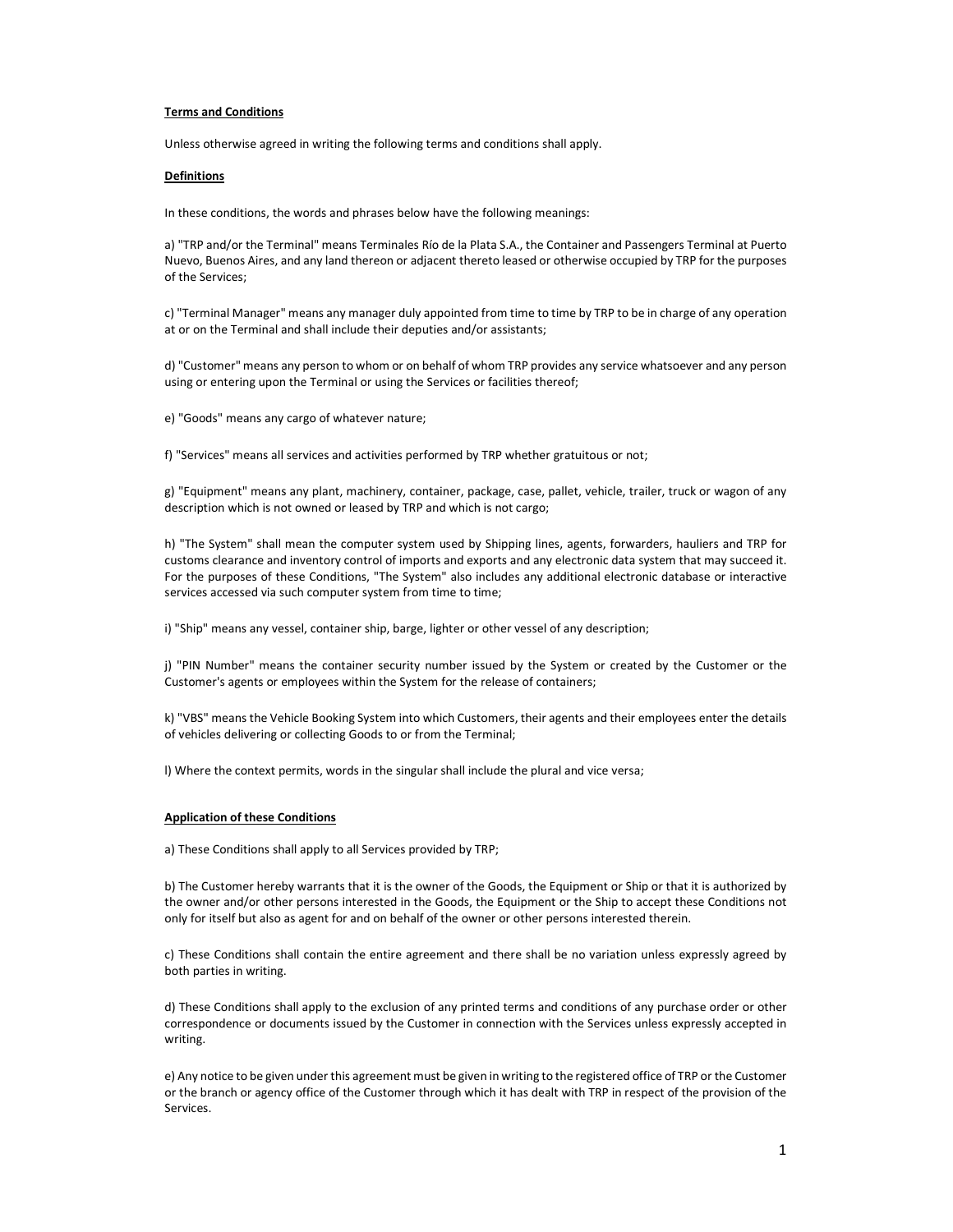f) TRP shall, at its discretion, arrange for the Services or any part thereof, to be carried out by one or more subcontractors or agents.

g) The expression "TRP" shall, where the context admits include their employees, agents and sub-contractors. The Customer agrees not to bring any claim or action against any employee, agent or sub-contractor of TRP.

h) If any legislation is compulsorily applicable, these Conditions shall, insofar as possible, be construed in accordance with such legislation. If any of these Conditions are found by any competent court or tribunal to be contrary to such legislation, these Conditions shall be varied only to the extent necessary to comply with such legislation.

i) Each sub-clause of these Conditions shall be construed severally.

j) Use of System shall be subject to the standard terms of use for the System.

## **Services Provided**

a) A Ship shall be deemed to have entered the Terminal when it berths at the Terminal. A Ship shall be deemed to have left the Terminal when its mooring lines are removed from the Terminal's berth.

b) Goods and Equipment shall be deemed to have been delivered to the Terminal in the following circumstances:

i) In the case of Goods and Equipment delivered by Ships, once the Goods and Equipment have left the Ship's tackle or have left the Ship having been lifted from the Ship by TRP's tackle;

ii) In the case of Goods and Equipment delivered by means other than Ships, once the Goods and Equipment enter the Terminal.

c) Goods and Equipment shall be deemed to have been delivered to the Customer:

i) In the case of Goods and Equipment to be delivered to a Ship, once the Goods and Equipment have been lifted by the Ship's tackle from the Terminal or once TRP's tackle has placed the Goods and Equipment on to the Ship and come clear of the Goods and Equipment;

ii) In the case of Goods and Equipment to be delivered to a road or rail conveyance, once the Goods and Equipment have been placed upon the road or rail conveyance.

d) Without prejudice to the Conditions herein, TRP reserves the right but is under no obligation to:

i) Remove Goods and Equipment immediately in the case of a hazard or danger to life, the environment or other property or other emergency and to dispose of such Goods and Equipment without notice;

ii) Open containers, inspect Goods or refuse to handle, move or otherwise deal with Goods or Equipment which in SCT's opinion appear to be or may become dangerous or hazardous to life, the environment or other property.

e) The Customer shall be responsible for the safe keeping of any PIN Number which is created by the Customer, its employees or agents or which is issued to the Customer, its employees or agents. If TRP releases or allows the release of the Goods or Equipment to a party who uses the correct PIN Number, TRP shall be under no liability whatsoever for such release unless the Customer can show that TRP was negligent in disclosing the PIN Number or releasing the Goods or Equipment without production of the correct PIN Number. The burden of proving that TRP was negligent in disclosing the PIN Number or releasing the Goods shall rest with the Customer.

f) The Customer shall be responsible for the safe keeping of any data, figures, passwords or other information of any nature entered within the VBS or any other computer or operating system used or operated by TRP and supplied to the Customer, its agents or employees which might be used to demand or otherwise facilitate the release of any Goods or Equipment from TRP. If TRP releases or allows the release of the Goods or Equipment to a party who uses correct data, figures, passwords or other information as entered within the VBS or such other computer or operating system, TRP shall be under no liability whatsoever for such release unless it can be shown that TRP was negligent in disclosing the data, figures, passwords or other information or in releasing the Goods or Equipment without proper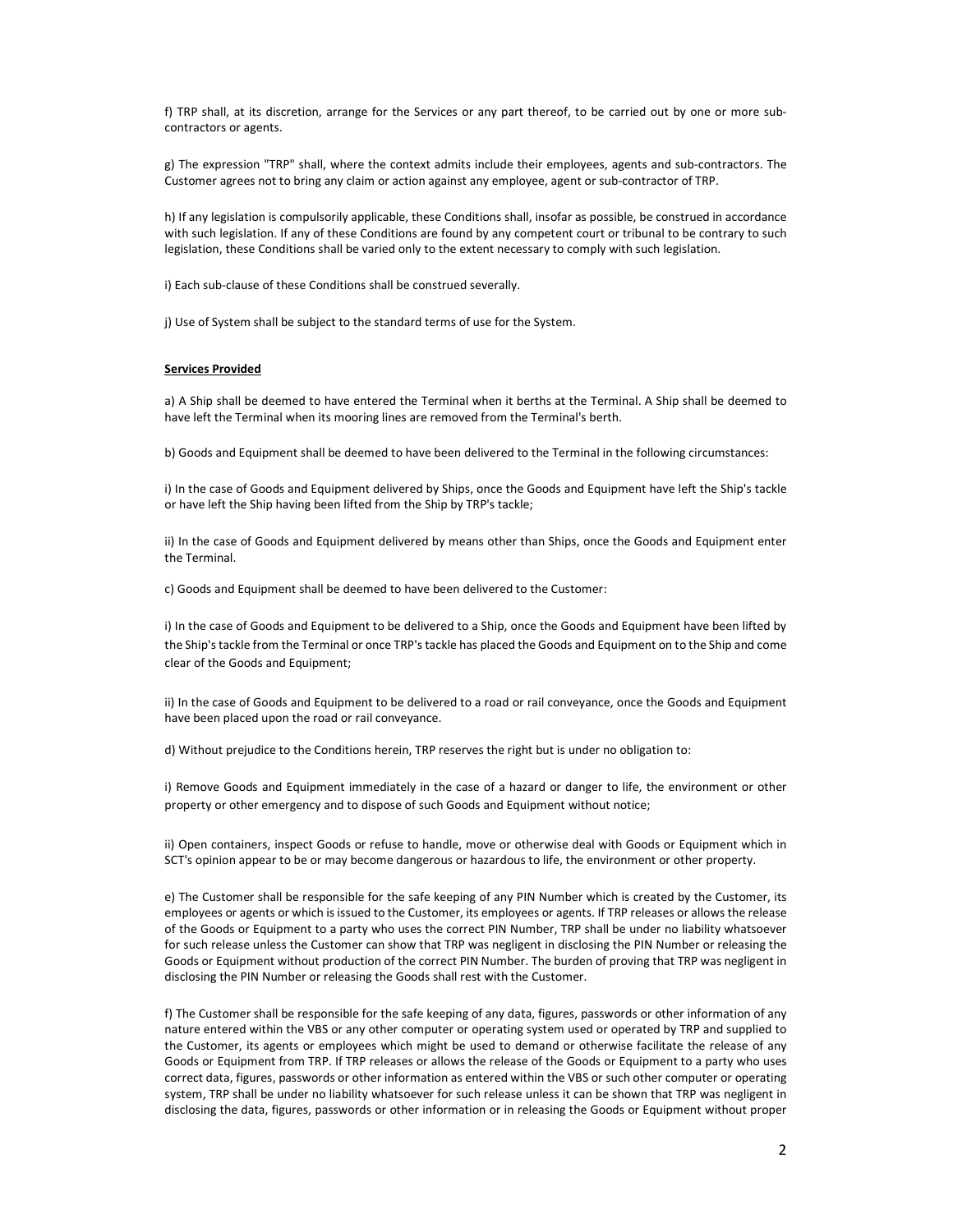production of such data, figure, passwords or other information. The burden of proving that TRP was negligent in the disclosure or release shall rest with the Customer.

g) The Customer warrants that its servants (and those of any agents or independent contractors it may engage) are trained and competent to carry out the tasks at any time assigned to them in relation to the giving of any instructions to TRP or the inputting of any information into any electronic service or system operated, managed or utilised by TRP (which shall include, but not be limited to the VBS) whether such instruction or input of information is given in writing, verbally or by any electronic or any other means whatsoever. The Customer further and separately warrants that such persons have the full authority to give such instructions or input such information.

h) The Customer undertakes that it has complied with all relevant local, national and international legislation and regulations relating to the carriage, handling and movement of the Goods and TRP accepts no responsibility whatsoever for the failure of the Customer to comply with such local, national or international legislation or regulations or the consequences of such failure. The Customer hereby agrees to indemnify and hold TRP harmless from and against any failure to comply with any such legislation and regulations or the consequences of such failure.

i) Unless otherwise specified in writing to the Terminal Manager before the Goods or Equipment are delivered to the Terminal, the Customer warrants that any Goods, Equipment or Ship which it delivers, directs to or causes to be upon the Terminal:

i) are not dangerous to health, property or the environment or otherwise hazardous, poisonous or flammable or liable to become so in the form in which they are delivered and/or in which they are to remain while on the Terminal;

ii) are not toxic or liable to give off any injurious dust, gas, fumes, liquid or radiation;

iii) are not infested, verminous, rotten or subject to fungal attack and not liable to become so while on the Terminal;

iv) are not over-heated or under-heated or liable to become so while on the Terminal;

v) will not contaminate or cause danger, injury, pollution or damage to any person or any other Goods or Equipment or Ship or the Terminal or the environment adjacent thereto or generally;

vi) require for their safekeeping no special protection (other than as may be agreed in writing between TRP and the Customer) arising from vulnerability to heat, cold, moisture, salt, pilferage or proximity to other Goods or from inflammability but will remain safe if left standing in the open or on the Terminal or in covered accommodation if agreed in writing with TRP;

vii) contain no unauthorized controlled drugs, contraband, pornographic or other illegal matter;

viii) are properly and sufficiently packed in accordance with all Government and Local Government Regulations, Laws and Bylaws (which, for the avoidance of doubt, is to include Legislation, Directives, Orders or other Regulations or Laws passed by any Court or legislative body thereof) from time to time applicable and the Codes of Conduct, practice directions and regulations of the International Maritime Organization and the Health & Safety Executive;

ix) are properly and sufficiently marked, accurately documented and labelled for all shipping, cargo handling, dispatch, customs and like purposes;

x) are properly marked with any warning as to the hazardous nature of any contents and the precautions to be taken in handling the same and (in the event of the escape of anything injurious there from) as may be necessary to ensure the safety and health of all persons likely to handle or come into contact with the Goods, Equipment or Ship;

xi) are fit for their intended purpose and in a fit and proper condition to be handled or otherwise dealt with by TRP, its Equipment and employees;

j) The Customer warrants that it will immediately inform the Terminal Manager of any occurrence or incident which might affect the safe and efficient operation of TRP or other persons using the Terminal and take, at its own cost, such reasonable steps to control or eliminate any danger or inconvenience as may be required by TRP. Without prejudice to the foregoing, the Customer shall indemnify and hold TRP harmless from and against any costs, fines,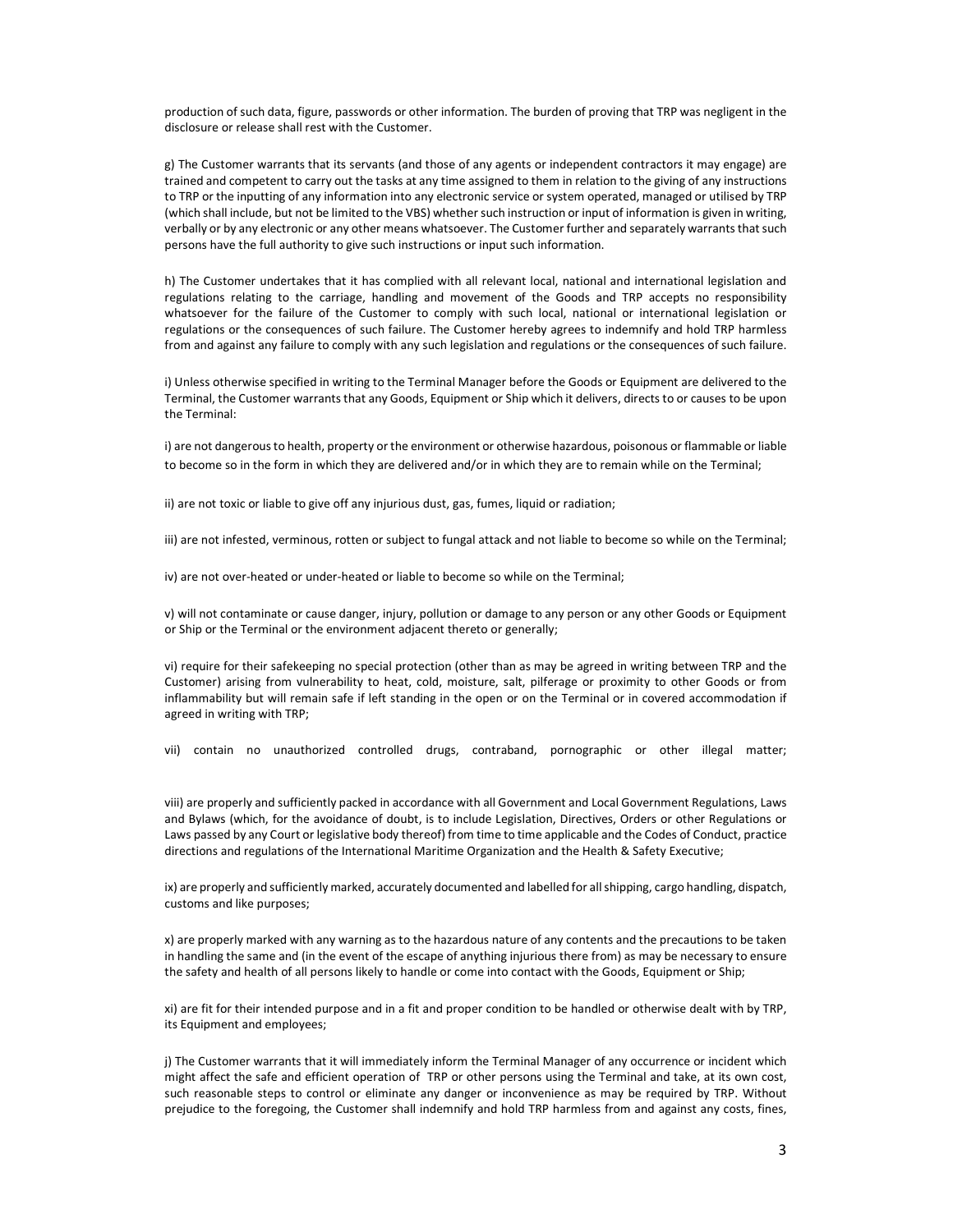claims, indemnities or other losses of whatever nature arising from such occurrence or incident unless the occurrence or incident has been caused by the negligence of TRP.

k) All manifests, delivery orders, sub-orders, shipping notes/advices, consignment notes, documents of title, Goods handling instructions and orders for any Services provided by TRP which are necessary for TRP's safe and efficient handling of the Goods, Equipment or Ship must be lodged with the Terminal Manager or entered on the System before the Services are required to be performed. Any order given verbally must be confirmed in writing as specified above.

l) TRP will exercise all reasonable dispatch in providing Services but will not be liable for any delay whatsoever, howsoever caused, unless agreed to the contrary in writing with TRP. If such agreement is reached, TRP's liability will be limited in accordance with Clause 5(d) below.

m) Goods and Equipment which for any reason whatsoever cannot be delivered at the time of delivery into the Terminal from a Ship or otherwise will be placed on the quays, or elsewhere within the Terminal at the expense of the Customer. TRP's charges, including quay rental, will be paid by the Customer. Details of TRP's charges will be provided to the Customer upon request.

n) The Customer will be solely responsible for complying with all formalities, procedures and regulations prescribed by Customs, Immigration, the Port Authority, PNA, SENASA or other statutory, Governmental or Local Governmental department which arise from or in relation to the Goods, Equipment or Ship. TRP will be under no liability for any acts or omissions of Customs, Immigration, Port Authority, PNA, SENASA or other statutory, Governmental or Local Governmental department whatsoever and howsoever arising.

o) All Goods and Equipment brought to the Terminal by road for shipment must be accompanied by a standard shipping note and any other documents necessary to complete customs clearance procedures and, where appropriate, a dangerous goods note, or the equivalent detailed information transmitted into the System.

p) All Goods and Equipment brought to the Terminal by rail for shipment must be accompanied by a standard shipping note and any other documents necessary to complete customs clearance procedures and, where appropriate, a dangerous goods note or the equivalent detailed information transmitted into the System not later than the arrival of rail wagons conveying such Goods. Prior notification must be given to the Terminal Manager to allow any necessary way to leave or other arrangements to be made with any operator of rail services into the Port of Buenos Aires.

q) Subject to alternative arrangements being agreed in writing with TRP any standard shipping note, dangerous goods note (where appropriate), temperature control document, entry into the System or other document accompanying the Goods or Equipment as required in paragraph 3(o) above must specify marks and number of packages, description of Goods, gross weight, any weight imbalances, cubic measurement, the name of any Ship or port to which the Goods are to be shipped (where appropriate), any special carriage or storage requirements of the goods and the name and address of the Customer or company to whom charges are to be rendered.

r) A standard shipping note or dangerous goods note in respect of Goods or Equipment of a dangerous, hazardous or poisonous nature must be clearly endorsed to that effect and the information entered into the System must include the IMDG Class and the number and the Goods and Equipment labelled in accordance with the prescribed statutory regulations.

s) The Customer warrants the accuracy of any information or documentation provided by or on behalf of the Customer and the Customer warrants the sufficiency of any packaging, marks, and information provided by or on behalf of the Customer. TRP shall not be obliged to inspect, check or verify any such information, documentation, packaging or marks and shall not be responsible for any errors or deficiencies therein or thereof.

t) The Customer shall provide TRP with all documentation which TRP may need to comply with the obligations imposed by any regulations, rules or requirements. Such documentation shall include, without limitation, material safety data sheets

# **Charges, Expenses, and Liens**

a) Unless otherwise agreed in writing, all charges shall be paid: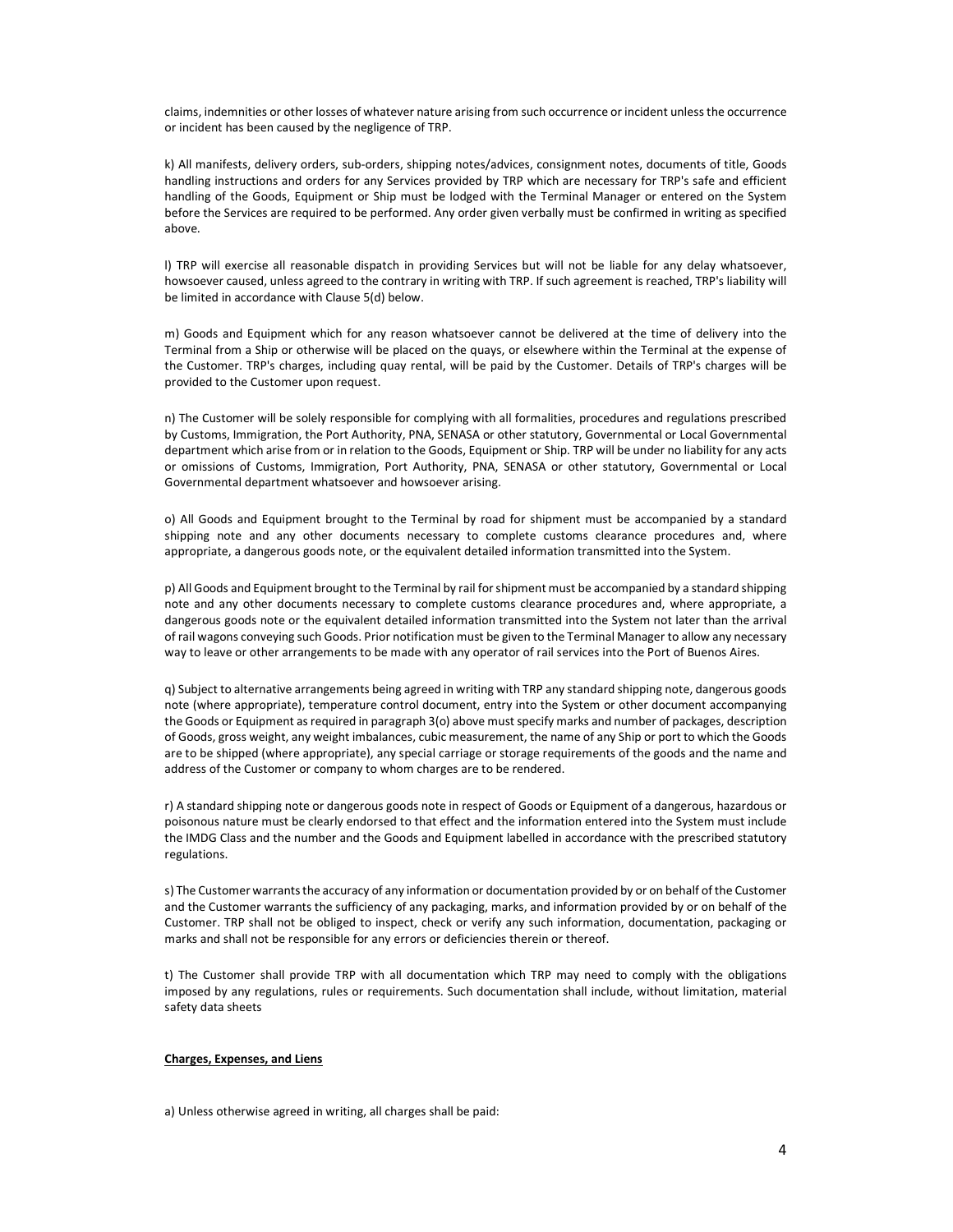i) For services provided in relation to the berthing of Ships, within 7 days of the invoice date;

ii) All other charges, within 30 days of the invoice date.

b) The Customer shall pay to TRP in cash or as otherwise agreed all sums immediately when due without reduction or deferment on account of any claim, counterclaim, abatement or set-off.

c) Where any invoice or part thereof remains unpaid after the due date, interest at the base rate of Banco de la Nación Argentina shall be paid on the outstanding balance.

d) Notwithstanding any agreement by TRP to collect charges from any person other than the Customer, the Customer shall remain liable to TRP for payment of all charges when due.

e) If the Customer fails to make any payment on the due date or if the Customer becomes insolvent or goes into liquidation, either compulsory or voluntary (save for the purposes of reconstruction or amalgamation), or if an administrator, administrative receiver or receiver is appointed in respect of the Customer and/or the whole or part of the Customer's assets, or if the Customer makes any assignment for the benefit of, or composition with its creditors generally or is subject to an equivalent or analogous insolvency event in any jurisdiction:

i) all and any sums owed by the Customer to TRP shall become immediately payable; and

ii) TRP may, without prejudice to any other right or remedy available to it, delay or withhold Services, refuse to provide Services or cancel any or all orders for Services with the Customer.

f) TRP shall have:

i) a general lien on all Goods, Equipment or Ships in TRP's possession to secure the payment by the Customer of all charges whatsoever due from the Customer to TRP;

ii) a particular lien on all Goods, Equipment or Ships in TRP's possession;

iii) Upon TRP exercising its lien hereof, storage charges shall apply to any Goods, Equipment or Ship held subject to the lien. Moreover, other charges such as, but not limited to, equipment demurrage and rental charges may accrue. Such storage charges and other expenses shall be for the account of the Customer and the Customer shall indemnify and hold TRP harmless from and against all and any such charges and expenses.

iv) Upon accounting to the Customer for any balance remaining after payment of any due sums and the costs of and associated with the storage, disposal and dealing with the Goods, TRP shall be discharged from any liability whatsoever in respect of the Goods, the Equipment or the Ship.

v) The notice period for the disposal or dealing with the Goods, Equipment or Ship in clause 4(g)(iv) above shall not apply where the Goods, Equipment or Ship are likely to perish, deteriorate or damage other Goods, Equipment or Ships or property or if TRP considers them to be a danger or hazard to life or the environment. In such circumstances, the right to dispose or otherwise deal with the Goods, Equipment or Ship shall arise immediately upon the sum becoming due. TRP shall take reasonable steps to notify the Customer its intention to deal with the Goods.

# **Liabilities**

a) TRP shall not be liable for any loss, damage, delay, error or omission whatsoever arising directly or indirectly from the following: -

i) Act of God including, but not limited to, storm, tempest, flood or lightning strike;

ii) War or hostile military action, rebellion, riot or civil commotion;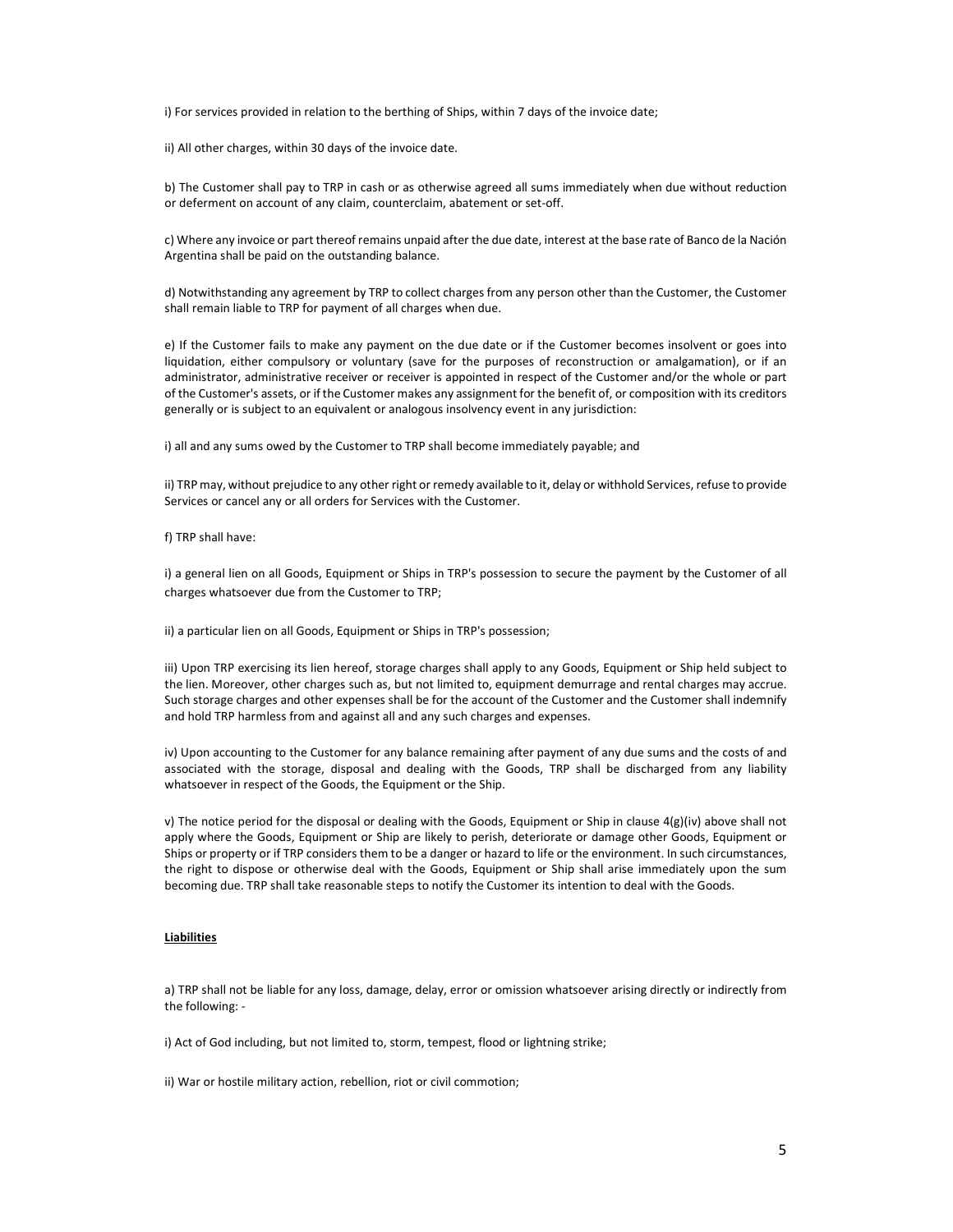iii) Orders of any government, governmental or quasi-governmental body, public, regulatory or local authority or body;

iv) Strike, lock-out or other industrial action;

v) Lack of or defective condition of packaging;

vi) Any act or omission of the Customer, consignor, consignee or other person interested in the Goods, Equipment or Ship or any person acting on behalf of any of them including their respective employees, agents and contractors;

vii) Any act, matter, event or circumstance occurring prior to the Goods or Equipment or Ship being delivered to the Terminal or subsequent to the Goods or Equipment or Ship leaving the Terminal;

viii) The nature of the Goods and/or Equipment and/or Ship exposing them to total or partial loss or damage due to breakage, rust, decay, desiccation, leakage, wastage, inherent or latent defect or vice or natural deterioration;

ix) Insufficiency or inadequacy of marks or numbers on the Goods and/or Equipment and/or Ship or the packaging of the Goods or Equipment;

x) Shortage of berthing space, labor, plant deficiency, fuel or power or insufficient depth of water at any berth or the approaches thereto;

xi) Any other cause or event which TRP is unable to avoid and the consequences of which SCT is unable to prevent by the exercise of reasonable care.

b) The Customer shall indemnify TRP against and hold TRP harmless from all and any claims, damage, losses and expenses arising from the following, except to the extent that they are due to the negligence of TRP:

i) The act, omission or instructions of the Customer, consignee, consignor or owner or other persons interested in the Goods and/or Equipment and/or Ship;

ii) The nature and/or defective condition of the Goods and/or Equipment and/or Ship;

iii) Any breach of any warranty or obligation given or owed by the Customer to TRP in these conditions or elsewhere;

iv) All duties, taxes, imposts, levies, deposits and outlays of whatsoever nature levied by any authority and/or any expenses incurred in complying with the requirements of any authority in relation to the Goods and/or Equipment and/or Ship;

c) In no circumstances whatsoever shall TRP's liability exceed:

i) In respect of damage to Ships and/or their gear, the cost of repair of the damage or the value of the Ship or gear, whichever be the lesser up to a limit of USD 5,000,000 (five million);

ii) In respect of damage to or loss of Equipment, the value of the Equipment or the cost of repairs, whichever be the lesser, up to a limit of USD 2,000,000 (two million) per incident;

iii) In respect of damage to or loss of Goods, the invoice value of the Goods, the cost of repair of the Goods, whichever be the lesser up to a limit of USD 2,000,000 (two million) per incident;

d) TRP's liability in respect of claims for any other losses whatsoever including but not limited to delay to Goods or Equipment and/or Ships howsoever arising shall not exceed TRP's charges in respect of those Goods and/or the Equipment and/or Ship which forms the subject of the claim.

(e) Under no circumstances shall TRP be liable for any consequential or indirect loss of whatever nature and howsoever arising including (but not be limited to) any loss of profit (whether direct or indirect), loss of market share,